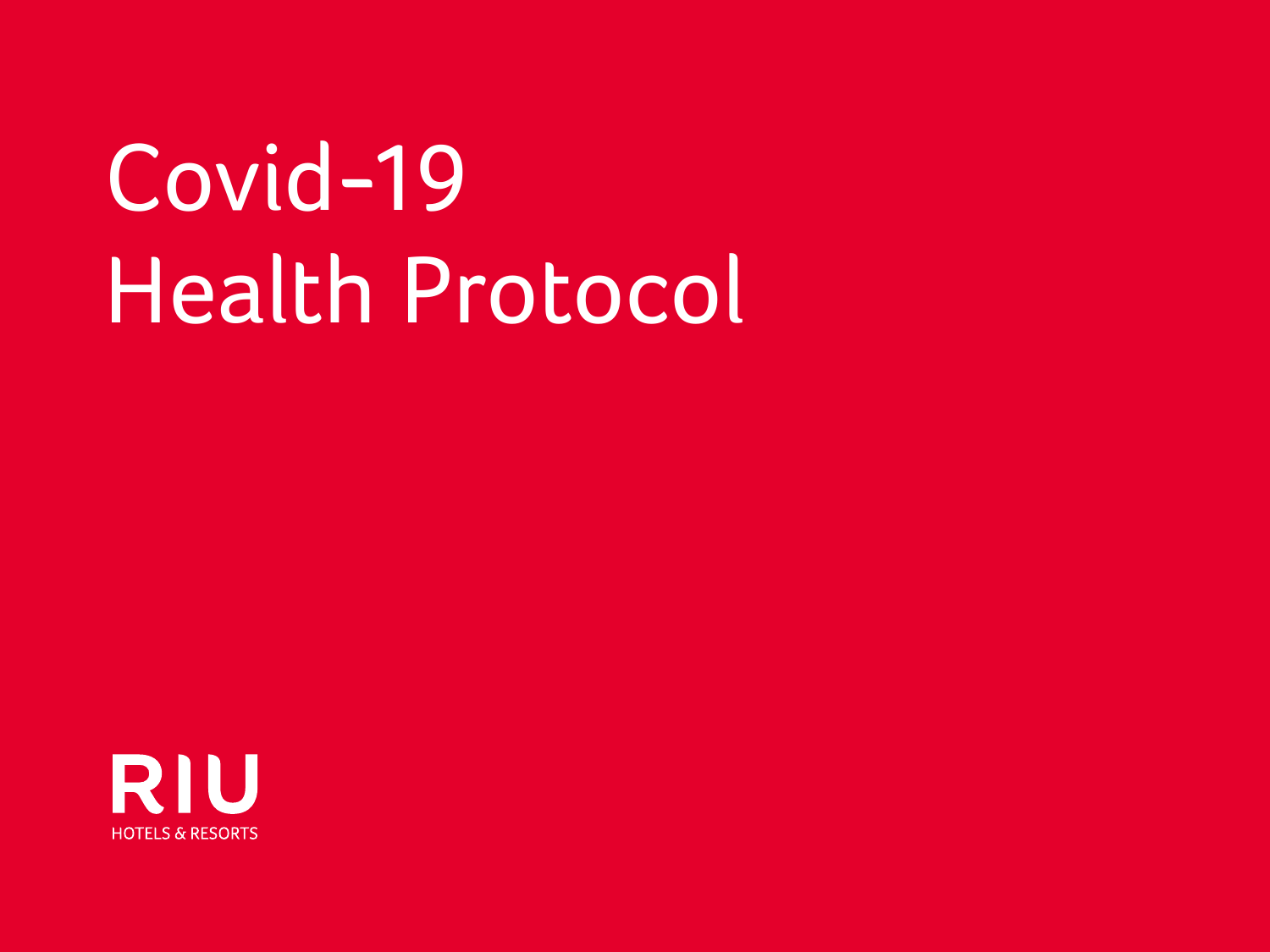# Alliance

RIU Hotels and Preverisk have collaborated to develop detailed guidelines in response to the Covid-19 illness. RIU Hotels have provided invaluable input from their operations experience, which combined with Preverisk's technical knowledge and experience, has resulted in a comprehensive set of procedures addressing all departments within RIU Hotels. The authors include recognised international experts.

# Methodology

We have adopted a risk-based approach for identifying hazards throughout the entire circuit flow of guests, staff and other visitors to RIU Hotels and Resorts. From this, control procedures will be applied, according to the risk level. These protocols aim to avoid the spread of illness, both from person to person and by way of the environment (e.g. touching surfaces).

Therefore, social distancing and hygiene practices (personal and environmental) such as cleaning and disinfection, have been applied throughout the various stages, according to the risk level. These guidelines are based on current available knowledge and will be updated as more information becomes available. Operational feedback will also be key to any future fine tuning. We have also taken into account information from various sources including: WHO, PHE, CDC, ABTA, ICTE amongst others. These guidelines form the basis for the subsequent training and implementation programme.



Preverisk Group is an international consultancy company focused on the global tourism industry. For 15 years, we have been providing consulting, auditing, training and software development services in the areas of health, hygiene, safety, quality and sustainability. We are experts in Public Health and Tourism. We currently have a physical presence in 22 countries, over 55 destinations, with a portfolio of more than 600 clients. Over the last three years we have remotely risk assessed the health and safety of more than 25,000 hotels, for tour operators and bed banks, in approximately 190 countries.

Preverisk Group has proven experience and a good reputation in the Travel and Tourism sector amongst tour operators, hoteliers and ancillary destination services, in addition to several countries' Ministries of Tourism. We are ABTA partners (the Association of British Travel Agents) with whom we have participated in many seminars and conferences. Additionally, we have contributed to the development of the ABTA Tourism Accommodation Health and Safety Technical Guide, the standard reference used by the travel and tourism sector.

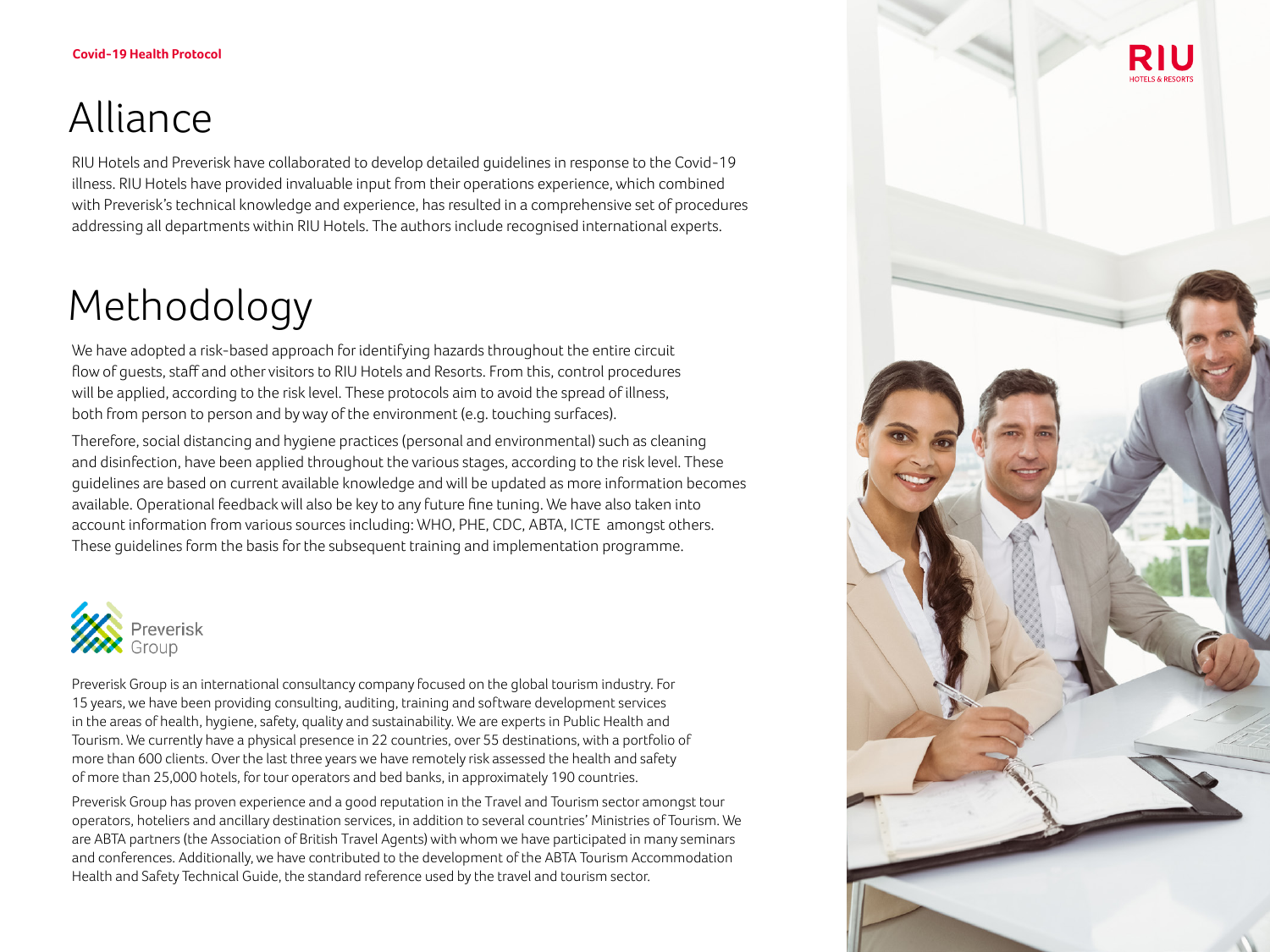# Management

We have implemented management support guidelines to guarantee all of our operations

#### **The Crisis Management Team (CMT)**

The CMT is up and running (and adequately trained). Our consolidated CMT allows incidents to be managed quickly and consequently a quick and well coordinated response.

#### **Confinement Protocols**

An emergency plan has been designed which can be followed in case of an outbreak. In the event of a suspected or confirmed case of Covid-19, we have action plans ready to implement.

#### **Sickness Reporting**

Early symptom detection mechanisms for both guests and staff are in place to prevent the spread of infection and potential outbreaks. Implementation of this means we are prepared and can activate other control procedures without delay.

#### **Medical Support**

Medical support is available if required. Not all destinations have the same resources, so we anticipate the needs of our guests should they become ill.

#### **Communication Plans**

Internal and external communication plans have been established to maintain lines of communication with both guests and employees in order to provide information adapted to their needs.

#### **Logbook actions taken**

A logging system for actions taken, to demonstrate a duty of care.

It is important to not only take action, but to also demonstrate it by way of a logging system which shows all actions taken.

#### **Training Programme**

General staff training is in place regarding new protocols to prevent the spread of Covid19. This training is in various stages: Initial: containing basic information about

the illness, personal hygiene, the use of PPE, and departmental procedures.

Follow-up: reinforces the basic points and any improvements made. Plus, follows up employees' concerns and needs.

#### **Staff policies**

Improved staff policies have been introduced within three core ideas: personal hygiene, social distancing & the use of PPE. We have looked at ways to protect staff from the risks of their job roles.



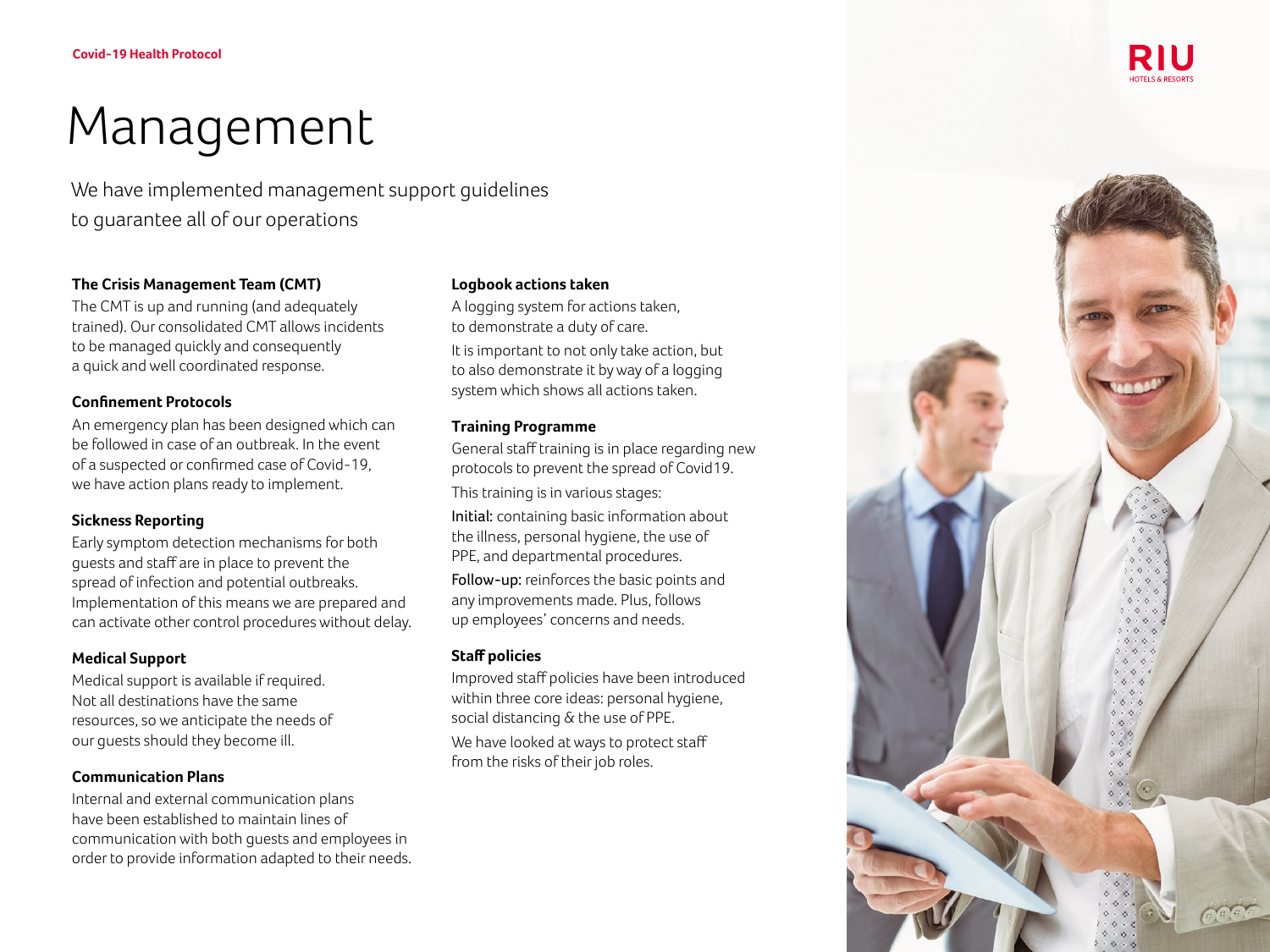# General activities

All clients, staff, suppliers and visitors who come to the hotel must comply with these measures, for each new activity they carry out:

- Preventative measures, implemented at the hotel entrance include: temperature taking, hand disinfection control and the provision of masks and gloves to guests and visitors.
- Reinforced personal hygiene procedures have been implemented, including gloves and masks for all personnel.
- Cleaning and disinfection procedures have been improved during and after each service. In addition, tables, chairs, hammocks and any other items will be disinfected after each client's use.
- The distance between clients wearing a mask will be a minimum of 1.5 metres (in America 6 feet).
- Hand sanitiser gel dispensers are available throughout the area.
- Constant ventilation protocols have been reinforced with natural air. An air purification system will be installed in enclosed areas.
- All chemicals used are considered effective against COVID19.
- Cleaning and disinfection procedures in work areas are reinforced, during and after each shift.

# **Laundry**

- Two designated groups of staff. One group to work exclusively with dirty clothes and the other to work exclusively with clean clothes.
- Different trolleys are used for dirty clothes and clean clothes, and these are disinfected daily.
- Clothes will be washed with ozone and detergent, and then dried at a temperature above 60ºC. Sheets, towels and other similar elements are folded at a temperature of 150ºC.

# **Reception**

- The implementation of web check-in, in hotels where this is possible.
- Using the mobile app as an information tool for all hotel communal areas, to avoid information in paper form or flyers.
- Hydroalcoholic gel dispensers distributed along the reception desk.
- Screens installed at the Reception desk.
- Room allocation criteria to ensure social distancing.

# **Receipt of goods**

- Supplier's staff temperatures will be taken.
- The entrance for supplier vehicles will be appropriately cleaned.
- Wherever possible, products will not enter the hotel in the supplier's packaging but will firstly be transferred to the hotel's previously disinfected crates.
- Fruit and vegetables will be disinfected before being stored.
- External suppliers will be asked for details of all hygiene and safety measures that have been taken in relation to COVID-19. Regular compliance checks will be made.